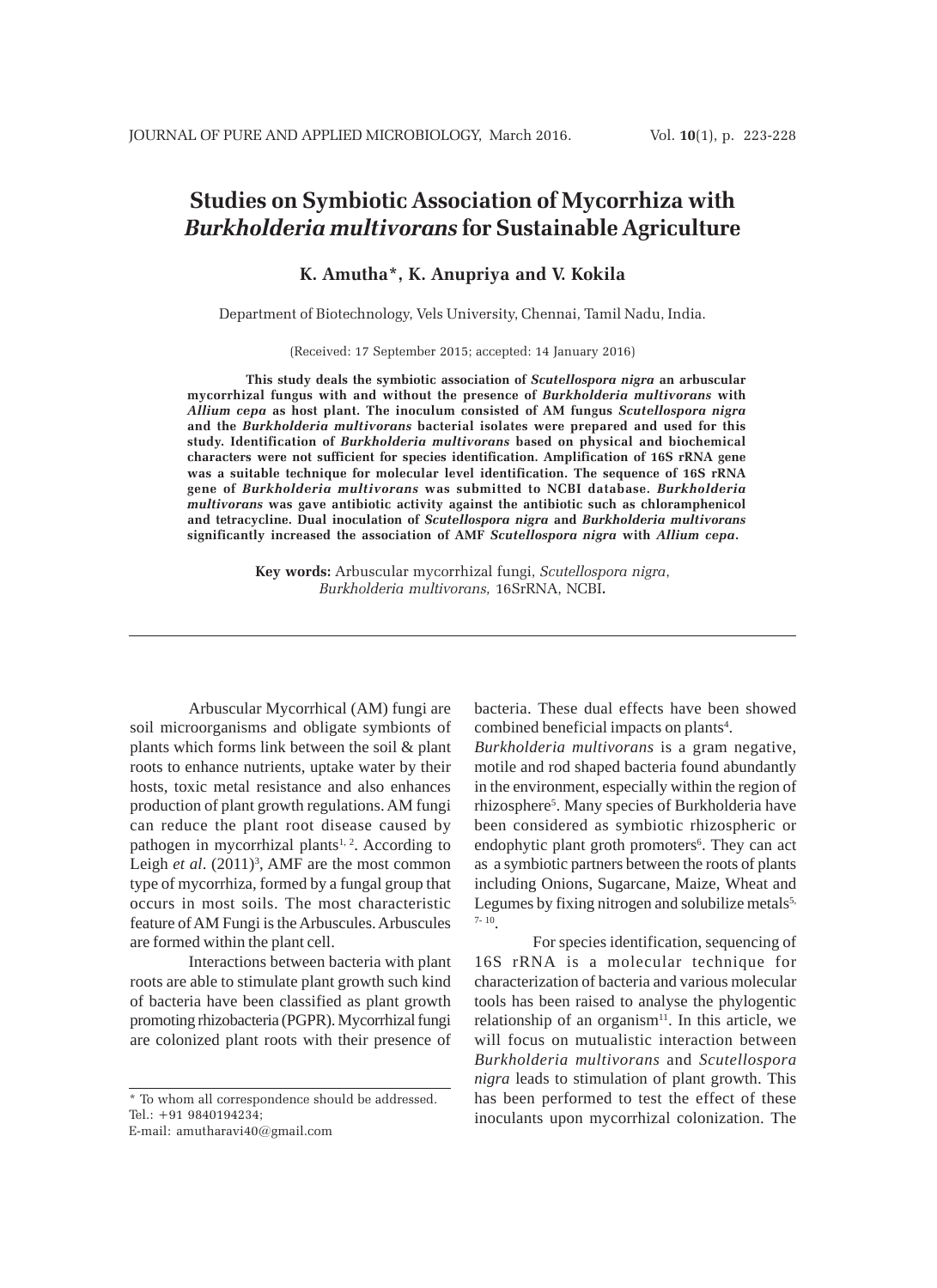### 224 AMUTHA et al.: SYMBIOTIC ASSOCIATION OF MYCORRHIZA WITH *B. multivorans*

*Burkholderia multivorans* a soil bacteria enhance the growth of the symbiotic fungus in the *Allium cepa*. The antibacterial activity of *Burkholderia multivorans* prevents the growth of the other soil bacteria in the trap culture.

### **MATERIALS AND METHODS**

The soil samples in the coastal region such as Mahabalipuram and ECR near Chennai, TamilNadu, India were collected.

#### **Isolation and Identification of** *Scutellospora nigra*

By Wet sieving and decanting method<sup>12</sup>, the spores were extracted. The extracted AMF spores were identified by based on size, shape, color and surface structure, hyphal attachment and wall details of spores<sup>13</sup>.

### **Trap Culture development**

*Allium cepa* was used as host plant in this study. With the host *Allium cepa*, the spores were multiplied

### **Isolation of** *Burkholderia multivorans*

*Burkholderia multivorans* were isolated from soil sample by serial dilution method. Identification of *Burkholderia multivorans* were based on physical characterization such as gram staining and the biochemical characterization such as Catalase test, Oxidase test, Methyl red test, Indole test, Nitrate reduction test, Citrate utilization test outlined in Bergey's Manual of determinative bacteriology<sup>14</sup>.

### **Identification of** *Burkholderia multivorans* **at Molecular Level**

Sequencing of 16S rRNA gene region was performed to identify the organism at species level. **DNA Extraction**

DNA from *Burkholderia multivorans* was extracted based on the method described by Pitcher et al.,  $(2008)^{15}$ . At constant voltage of 100V the extracted DNA sample was run on 1% agarose gel and it was examined on UV tranilluminator.

### **PCR amplification and Sequencing of 16S rRNA**

Amplification of 16S rRNA was performed with the universal primers. The following reaction mixture was added into the PCR tube, for setting up PCR. The reaction mixture were 5µl of template, Primers: 1µl of forward primer- 518F, 1µl of reverse primer- 800R, 6µl of assay buffer, 2µl of Taq DNA polymerase and 5µl of dNTP mix (Applied Biosystems Acme Progen Biotech (India) Pvt. Ltd,

J PURE APPL MICROBIO*,* **10**(1), MARCH 2016.

Salem, TamilNadu, India). Thermal cycler for 40 cycles was adjusted for amplification using the following reaction conditions, DNA was denatured at 94°C for 1 minute, annealing of primer at 56°C for 30 seconds and extension of primer at 72°C for 1 minute. Agarose gel was casted at 1.5% and 5µl of gel loading buffer was mixed with the amplified PCR product. 5 µl of 1 Kb DNA ladder (HIMEDIA, Mumbai, Maharastra, India) as a molecular marker were loaded along with the sample. The gel was examined on UV transilluminator to visualize the bands. PCR product was sequenced with an ABI Prism 3700 DNA analyzer (Acme Progen Biotech (India) Pvt, Ltd., Salem, TamilNadu, India).

# **Nucleotide Sequence and BLAST analysis**

16S rRNA gene region data was submitted to NCBI nucleotide sequenence database. Using BLAST tool, Phylogenetic tree was designed from NCBI database search tool.

### **Antibiotic Susceptibilty Test of** *Burkholderia multivorans*

*Burkholderia multivorans* bacterial antibiotic resistance was determined on Muller Hington agar using agar disc diffusion method<sup>16</sup> against 5 different type of antibiotic disc such as Amikacin, Chloramphenicol, Erythromycin, Tetracycline and Vancomycin. The resistance of the *Burkholderia multivoran* was defined by the zone formation.

## **Assessment of symbiotic association of** *Scutellospora nigra* **with** *Burkholderia multivorans* **in** *Allium cepa* **as host plant**

At 12 days after inoculation, the roots of *Allium cepa* were stained in tryphan blue. The symbiotic association with and without the presence of *Burkholderia multivorans* was assessed by calculating the percentage of mycorrhizal colonization in the roots by the gridline intersect method<sup>17</sup>.

### **RESULTS AND DISCUSSION**

AMF spores were collected from Mahabalipuram and ECR near Chennai, TamilNadu, India (per 1kg of soil) and *Scutellospora nigra* spores were identified (www.invam.com). Based on the information provided in the Bergeys Manual of determinative bacteriology the bacteria were identified with reference to colony morphology, physical characterization and biochemical test, the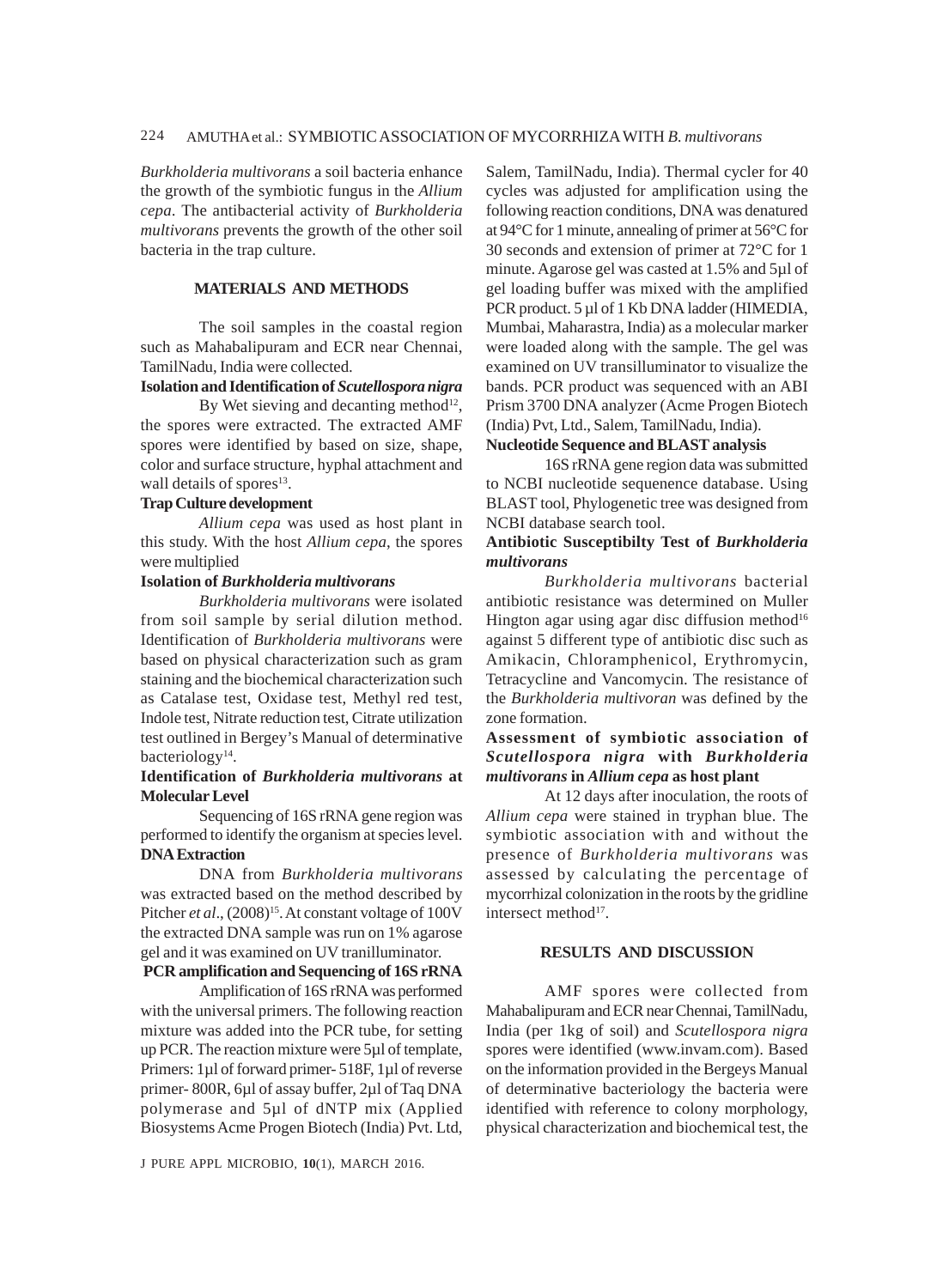| Cultural characterization | Burkholderia multivorans                                 |  |  |
|---------------------------|----------------------------------------------------------|--|--|
| Colony Morphology         | Small, Pigmented circular,<br>Flat, Entire, Dry colonies |  |  |
| Gram's Staining           | <b>Gram Negative</b>                                     |  |  |
| Motility                  | Active Mobile                                            |  |  |
| Catalase                  |                                                          |  |  |
| Oxidase                   |                                                          |  |  |
| Methyl Red                |                                                          |  |  |
| Indole                    |                                                          |  |  |
| Citrate Test              | $^{+}$                                                   |  |  |
| Nitrate Test              |                                                          |  |  |

**Table 1.** Physical and Biochemical characterization of *Burkholderia multivorans*

+ Positive, - Negative

**Table 2.** Antibiogram activity of *Burkholderia multivorans* isolated from trap culture

| S. |                 | Antibiotics                           |                 |              |            |  |
|----|-----------------|---------------------------------------|-----------------|--------------|------------|--|
| No |                 | Amikacin Cholramphenicol Tetracycline |                 | Erythromycin | Vancomycin |  |
|    | <b>NA</b>       | 10 <sub>mm</sub>                      | 6 <sub>mm</sub> | NA.          | <b>NA</b>  |  |
|    | $NTA$ $NT = -1$ |                                       |                 |              |            |  |

NA- No activity

organism was conformed as *Burkholderia multivorans* and the results were presented in Table1 and Figure 1. To confirm the *Burkholderia multivorans* at molecular level, sequencing of 16S rRNA gene region was performed using universal primer, the resulted PCR product was about 1491bp (Figure 2). The sequence was submitted to NCBI database and accession number was **KF534712**. Similarity between and within the organisms was analyzed using BLAST tool, based on the NCBI data the *Burkholderia multivorans* gave 99% similarity was obtained with 100 number of organisms (Figure 3). Antibacterial activity of *Burkholderia multivorans* was performed using Antibiotics such as Amikacin, Chloramphenicol, Erythromycin, Tetracycline and Vancomycin. The *Burkholderia multivorans* showed antibiotic resistance against the antibiotics such as Chloramphenicol and Tetracycline (Table 2, Figure 4). Interaction between rhizospheric bacterial and AMF species were studied. According to Avram et al. (2003)<sup>18</sup>, Burkholderia spp. has the ability to enter the AM Fungus spores *Gigospora*

*decipiens*. This bacterium extends the interaction with *Scutellospora nigra*. In this study, trap culture of *Allium cepa* was developed in Glass house condition. In the soil microbiota, AMF associated with bacterial combination are the essential living  $components<sup>19</sup>$ . In trap culture, the symbiotic association of *Scutellospora nigra* within the root cell of *Allium cepa* was observed by staining the roots of *Allium cepa* using Tryphan blue stains. Arbuscules, Vesicles and hyphae were observed



**Fig. 1.** Gram Staining of *Burkholderia multivorans*

J PURE APPL MICROBIO*,* **10**(1), MARCH 2016.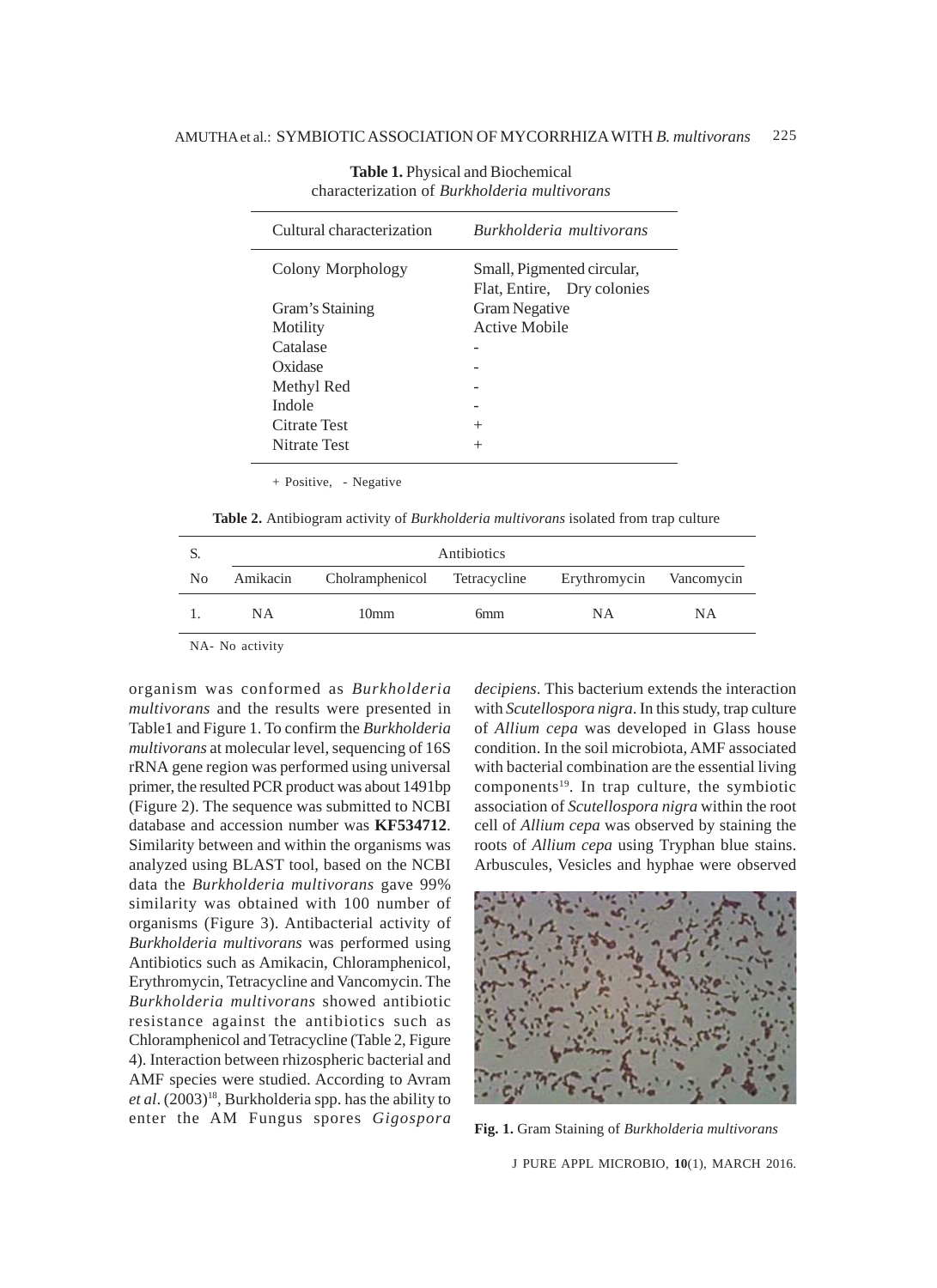



**Fig. 2(a).** Genomic DNA of *Burkholderia multivorans* isolated from trap culture, Lane 1-Lamba DNA/ Hind III; Lane 2- Genomic DNA

**Fig. 2(b).** PCR of *Burkholderia multivorans* isolated from trap culture, Lane 1- 1kb DNA Ladder; Lane 2- PCR Product

### **Gene region consist of 1491 bp**

CTCAGATTGAACGCTGGCGGCATGCCTTACACATGCAAGTCGAACGGCAGCACGGGTGCT TGCACCTGGTGGCGAGTGGCGAACGGGTGAGTAATACATCGGAACATGTCCTGTAGTGGG GGATAGCCCGGCGAAAGCCGGATTAATACCGCATACGATCCACGGATGAAAGCGGGGGAC CTTCGGGCCTCGCGCTATAGGGTTGGCCGATGGCTGATTAGCTAGTTGGTGGGGTAAAGG CCTACCAAGGCGACGATCAGTAGCTGGTCTGAGAGGACGACCAGCCACACTGGGACTGAG ACACGGCCCAGACTCCTACGGGAGGCAGCAGTGGGGAATTTTGGACAATGGGCGAAAGCC TGATCCAGCAATGCCGCGTGTGTGAAGAAGGCCTTCGGGTTGTAAAGCACTTTTGTCCGG AAAGAAATCCTTGGCTCTAATACAGTCGGGGGATGACGGTACCGGAAGAATAAGCACCGG CTAACTACGTGCCAGCAGCCGCGGTAATACGTAGGGTGCGAGCGTTAATCGGAATTACTG GGCGTAAAGCGTGCGCAGGCGGTCTGTTAAGACAGATGTGAAATCCCCGGGCTCAACCTG GGAACTGCATTTGTGACTGGCAGGCTAGAGTATGGCAGAGGGGGGTAGAATTCCACGTGT AGCAGTGAAATGCGTAGAGATGTGGAGGAATACCGATGGCGAAGGCAGCCCCCTGGGCCA ATACTGACGCTCATGCACGAAAGCGTGGGGAGCAAACAGGATTAGATACCCTGGTAGTCC ACGCCCTAAACGATGTCAACTAGTTGTTGGGGATTCATTTCCTTAGTAACGTAGCTAACG CGTGAAGTTGACCGCCTGGGGAGTACGGTCGCAAGATTAAAACTCAAAGGAATTGACGGG GACCCGCACAAGCGGTGGATGATGTGGATTAATTCGATGCAACGCGAAAAACCTTACCTA CCCTTGACATGGTCGGAATCCTGAAGAGATTCGGGAGTGCTCGAAAGAGAACCGGCGCAC AGGTGCTGCATGGCTGTCGTCAGCTCGTGTCGTGAGATGTTGGGTTAAGTCCCGCAACGA GCGCAACCCTTGTCCTTAGTTGCTACGCAAGAGCACTCTAAGGAGACTGCCGGTGACAAA CCGGAGGAAGGTGGGGATGACGTCAAGTCCTCATGGCCCTTATGGGTAGGGCTTCACACG TCATACAATGGTCGGAACAGAGGGTTGCCAACCCGCGAGGGGGAGCTAATCCCAGAAAAC CGATCGTAGTCCGGATTGCACTCTGCAACTCGAGTGCATGAAGCTGGAATCGCTAGTAAT CGCGGATCAGCATGCCGCGGGTGAATACGTTCCCGGGTCTTGTACACACCGCCCGTCACA CCATGGGAGTGGGTTTTACCAGAAGTGGCTAGTCTAACCGCAAGGAGGACGGTCACCACG GTAGGATTCATGACTGGGGGTGAAGTCGTAACAAGGTAGCCGTATCGGAAG

**Fig. 3.** Amplified 16S rRNA gene region of *Burkholderia multivorans*

J PURE APPL MICROBIO*,* **10**(1), MARCH 2016.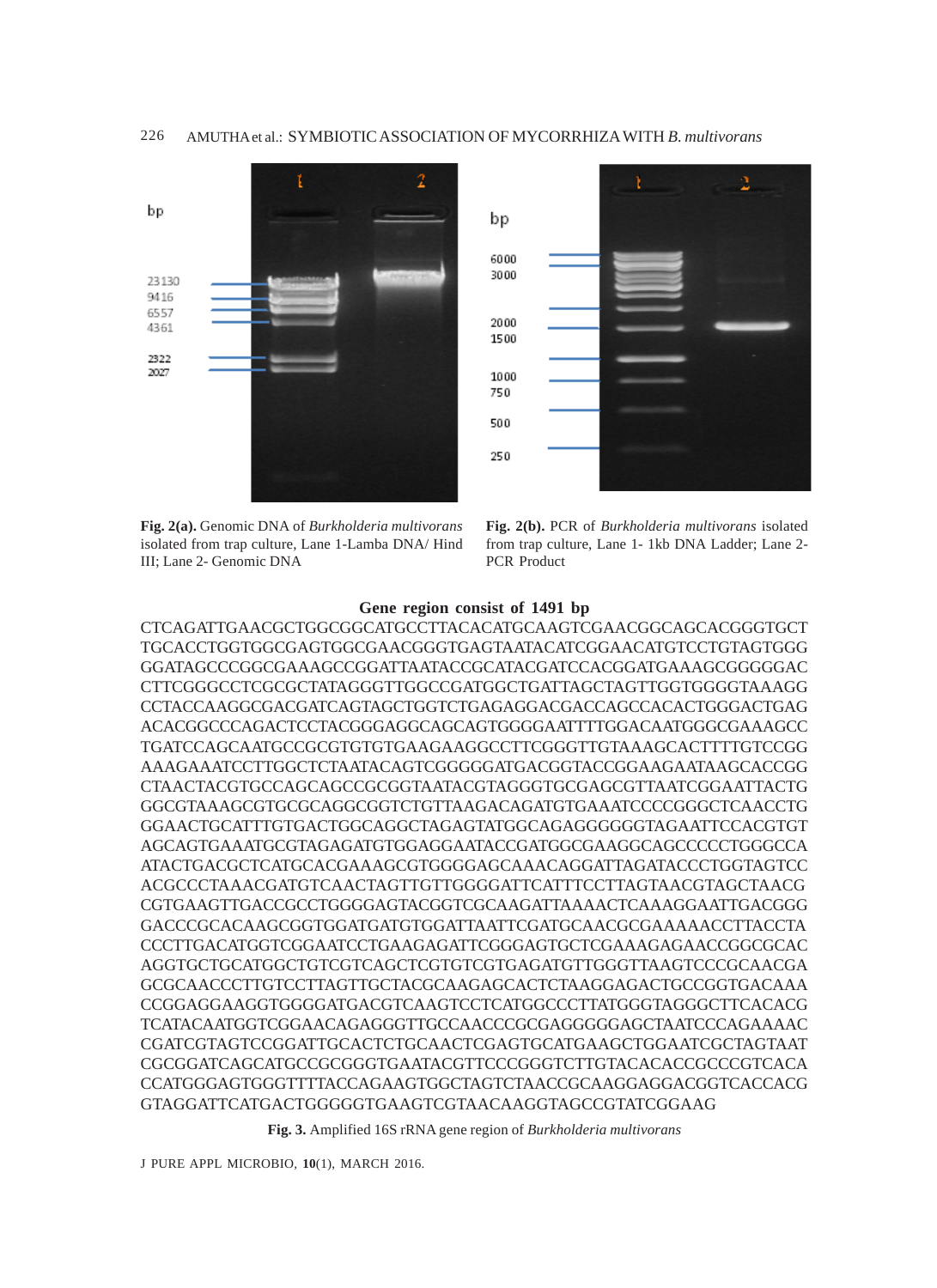

**Fig. 4.** Antibiogram activity of *Burkholderia multivorans* isolated from trap culture, A-Amikacin; B-Chloramphenicol; C-Tetracycline; D-Erythromycin; E-Vancomycin

in Figure 5 and the percentage of association of *Scutellospora nigra* treated with and without the presence of *Burkholderia multivorans* was recorded in Figure 6. In the control root, 0% of association was found. The *Scutellospora nigra* associated roots treated with showed 56% and without the presence of *Burkholderia multivorans* showed 78%. In this study, *Scutellospora nigra* has shown very good association with the presence of *Burkholderia multivorans*. This shows a mutualistic relationship between *Scutellospora nigra* and *Burkholderia multivorans*.





a) b) A) *Scutellospora nigra* associated with *Allium cepa* root (100X) B) *Scutellospora nigra* treated with *Burkholderia multivorans* associated with *Allium cepa* root (100X)

**Fig. 5.** Assessment of *Scutellospora nigra* association with *Allium cepa* root stained in tryphan blue



Figure 6: Percentage of association of *Scutellospora nigra* with *Allium cepa*

### **CONCLUSION**

*Burkholderia multivorans* strains are morphologically similar but different at genetic level. Amplification of 16S rRNA gene region is the suitable technique for identification at molecular level. The antibacterial activity of *Burkholderia multivorans* inhibits the growth of other bacteria in trap culture. In the presence of *Burkholderia multivorans*, *Scutellospora nigra* has shown very good association with *Allium cepa*. Our results emphasize the need for an ecological appraisal of *Scutellospora nigra* by their interaction with *Burkholderia multivorans*.

J PURE APPL MICROBIO*,* **10**(1), MARCH 2016.